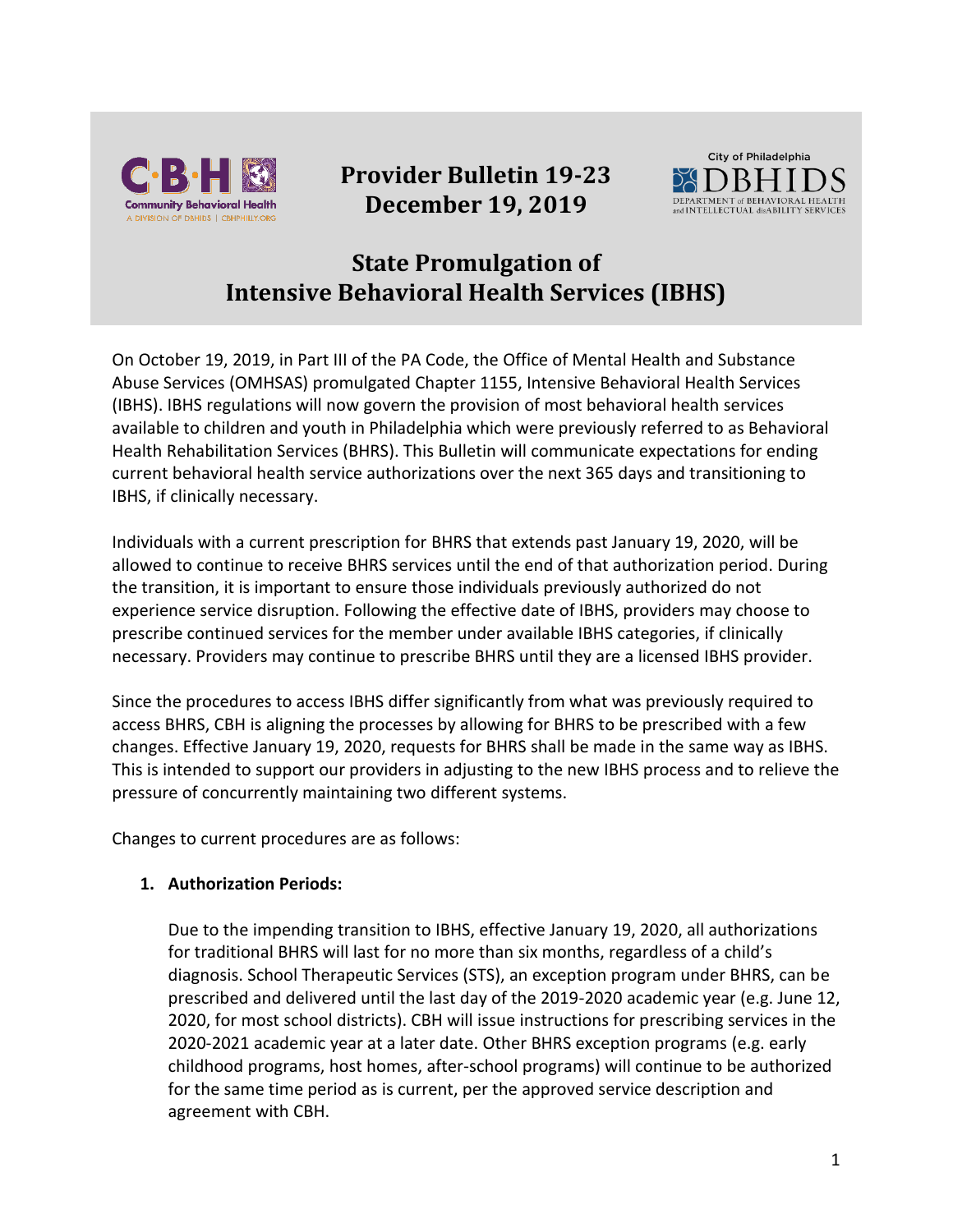#### **2. Written Orders and Assessment for IBHS, Traditional BHRS and STS:**

Effective January 19, 2020, CBH will accept written orders to initiate IBHS, BHRS, and Exception Services. All written orders from in-network providers must be documented on the CBH Written Order Form (see attachment). Providers initiating IBHS, BHRS, and Exception Services must also comply with regulations 5240.21 governing Assessment and 5240.22 related to development of an Individualized Treatment Plan (ITP), including all associated timeframes.

Please note that a written order, in and of itself, is not a billable service, but may be generated from a face-to-face billable activity with a qualified professional (e.g. 300-1, Psychological Evaluation or 300-51, Non-MD Biopsychosocial Evaluation).

#### **3. Interagency Service Plan Team Meetings**

Effective January 19, 2020, Interagency Service Plan Team Meetings (ISPTs) will no longer be required to authorize BHRS. ISPTs shall continue to take place as clinically indicated or at the request of the service recipient or any member of the treatment team. CBH will continue to require ISPTs to take place prior to authorizing Community Residential Rehabilitation—Host Home (CRR-HH) and Early Childhood Treatment Programs due to the more restrictive nature of these programs.

### **4. Elimination of Comprehensive Biopsychosocial Evaluations (CBEs) and Re-Evaluations (CBRs)**

Effective January 19, 2020, CBH will no longer require a CBE or CBR in the Life Domain Biopsychosocial format to access BHRS or IBHS. Only a Written Order is required. The minimal required elements for a Written Order are described in § 1155.31 through 1155.36 and are outlined in the CBH Written Order Form (see attachment). Those minimal elements include:

- 1. Written within 12 months prior to the initiation of IBHS
- 2. Written by a licensed physician, licensed psychologist, certified registered nurse practitioner, or other licensed professional whose scope of practice includes the diagnosis and treatment of behavioral health disorders and the prescribing of behavioral health services, including IBHS
- 3. Includes a current behavioral health disorder diagnosis listed in the most recent version of the DSM or ICD
- 4. Clinical information to support the medical necessity of the service(s) ordered
- 5. The maximum number of hours of each service(s) per month
- 6. The settings in which services may be provided
- 7. The measurable improvements in the identified therapeutic needs that indicate when services may be reduced, changed or terminated